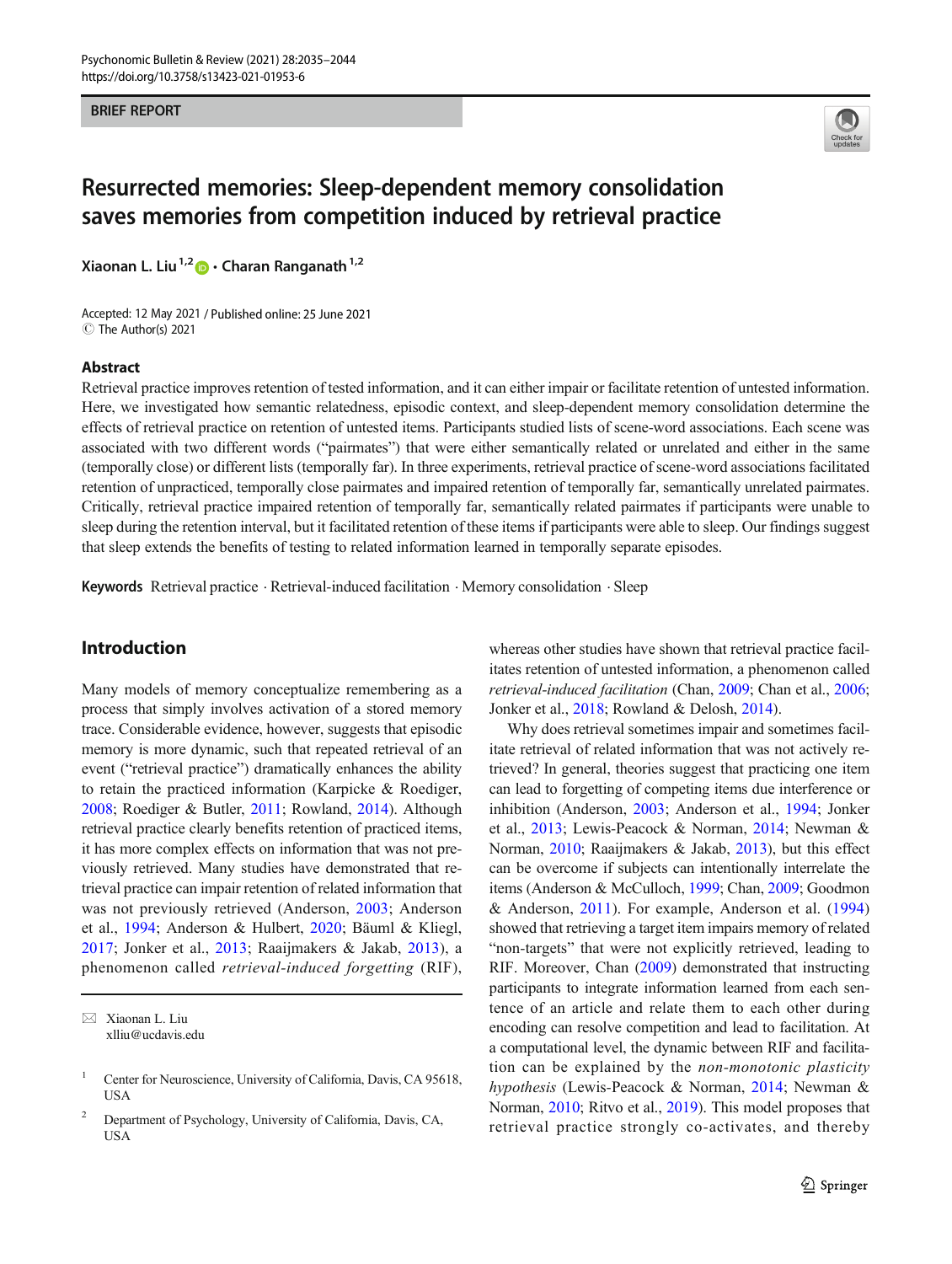strengthens, representations of non-targets that are integrated with the targets, whereas non-targets that are not integrated with the targets are only moderately activated, leading to weakening of non-target representations.

Temporal context might also play a role in moderating effects of retrieval practice. Several findings suggest that episodic memory is temporally organized, such that retrieval of one item facilitates recall of other items that were studied in close temporal proximity (Howard & Kahana, [2002](#page-9-0)). Accordingly, we might expect the benefits of retrieval practice to spill over onto other temporally proximal items. Consistent with this idea, available evidence suggests that retrieval can facilitate retention of untested items from the same episodic context (Jonker et al., [2018](#page-9-0); Rowland & Delosh, [2014\)](#page-9-0).

Here, we considered another possibility – that the fate of untested items might be determined by sleep-dependent memory consolidation. Consistent with this account, in Chan [\(2009\)](#page-9-0), a 24-h delay eliminated the RIF shown with a 20 min delay in the "low-integration" condition and led to retrieval-induced facilitation in the "high-integration" condition. Lewis and Durrant ([2011](#page-9-0)) highlighted evidence suggesting that memories may be reactivated during sleep, and they proposed that repeated reactivation of memories in different combinations strengthens shared elements and facilitates the formation of schematic representations of the relationships between stimuli (see also Tononi & Cirelli, [2014\)](#page-9-0). Based on these ideas, we investigated whether sleep-dependent memory consolidation could mitigate the competition that leads to impairment and instead facilitate retention of non-tested items.

Here, we report results from three experiments testing the effects of semantic relatedness, episodic context, and sleep on retrieval-induced effects on untested information. We adapted a paradigm introduced by Jonker et al. ([2018](#page-9-0)) to test the effects of retrieval practice on retention of arbitrary scene-word associations (Fig. [1\)](#page-2-0). In Experiment 1, we manipulated the extent to which retrieved and non-retrieved items were semantically and temporally related, and we compared retention of these items between subjects who were tested immediately and subjects who were tested after a 1-day delay. Experiments 2 and 3 used a similar design, except that the retention delay was held constant, and we instead manipulated whether the delay included a night of sleep.

# Experiment 1

# Method

#### **Participants**

Seventy-eight students (50 participants identified as female and 28 participants identified as male) from the University of California, Davis, participated in exchange for partial course credit. All reported fluency in English and normal or correctedto-normal vision. Participants were randomly assigned to two groups (short delay vs. long delay) with 39 participants in each group. Four participants in the short-delay group and two participants in the long-delay group were excluded due to low accuracy during retrieval practice (below three standard deviations (SDs) from the mean). Our sample size was determined using unpublished work examining retrieval-induced facilitation from our laboratory with an a priori power analysis by GPower (Faul et al.,  $2009$ ) with power (1- $\beta$ ) set at 0.80 and  $\alpha = 0.05$ . Prior data from our laboratory showed retrieval-induced facilitation with a medium effect size (Cohen'd=.5, Cohen, [1992\)](#page-9-0), which requires at least 34 participants to detect.

# Materials

Ninety-six scene images were selected from Konkle et al. [\(2010\)](#page-9-0). We selected 48 pairs of semantically related concrete nouns (mean semantic feature overlap = .56) and 96 concrete nouns without feature overlap with any other words from English Semantic Word-Pair Norms (Buchanan et al., [2013\)](#page-9-0). For each participant, 96 unrelated words were randomly grouped into 48 unrelated pairs and each scene was randomly associated with two words or "pairmates" in either a related word pair or an unrelated word pair with the restriction that no pairing had a strong pre-existing contextual association (e.g., kitchen scene paired with the word "blender"), resulting in 192 scene-word associations and 96 groups of pairmates sharing the same scene. The number of trials in each condition is presented in Table [1.](#page-2-0)

### Design

The experimental design was adapted from a paradigm introduced by Jonker et al. [\(2018\)](#page-9-0), in which we investigated retrieval-induced facilitation for scene-item associations. In this study, participants performed repeated study-test cycles for each list, and then retention of these associations was assessed on a final test. The factorial experimental design incorporated three within-subject factors – retrieval practice, temporal distance, and semantic relatedness – and one between-subject factor – the delay between retrieval practice and final test. As described in more detail below, participants studied eight lists of scene-word associations. The retrieval practice manipulation resulted in three types of trials: For some the scene-word associations, one pairmate, the retrieval "target,"<sup>1</sup> was repeatedly tested after study. We refer to the non-practiced pairmate as a "non-target." Finally, for "control" associations, neither of the pairmates were practiced.

<sup>1</sup> Targets are often referred to as RP+ and non-targets are usually referred to as RP− trials in traditional RIF paradigms.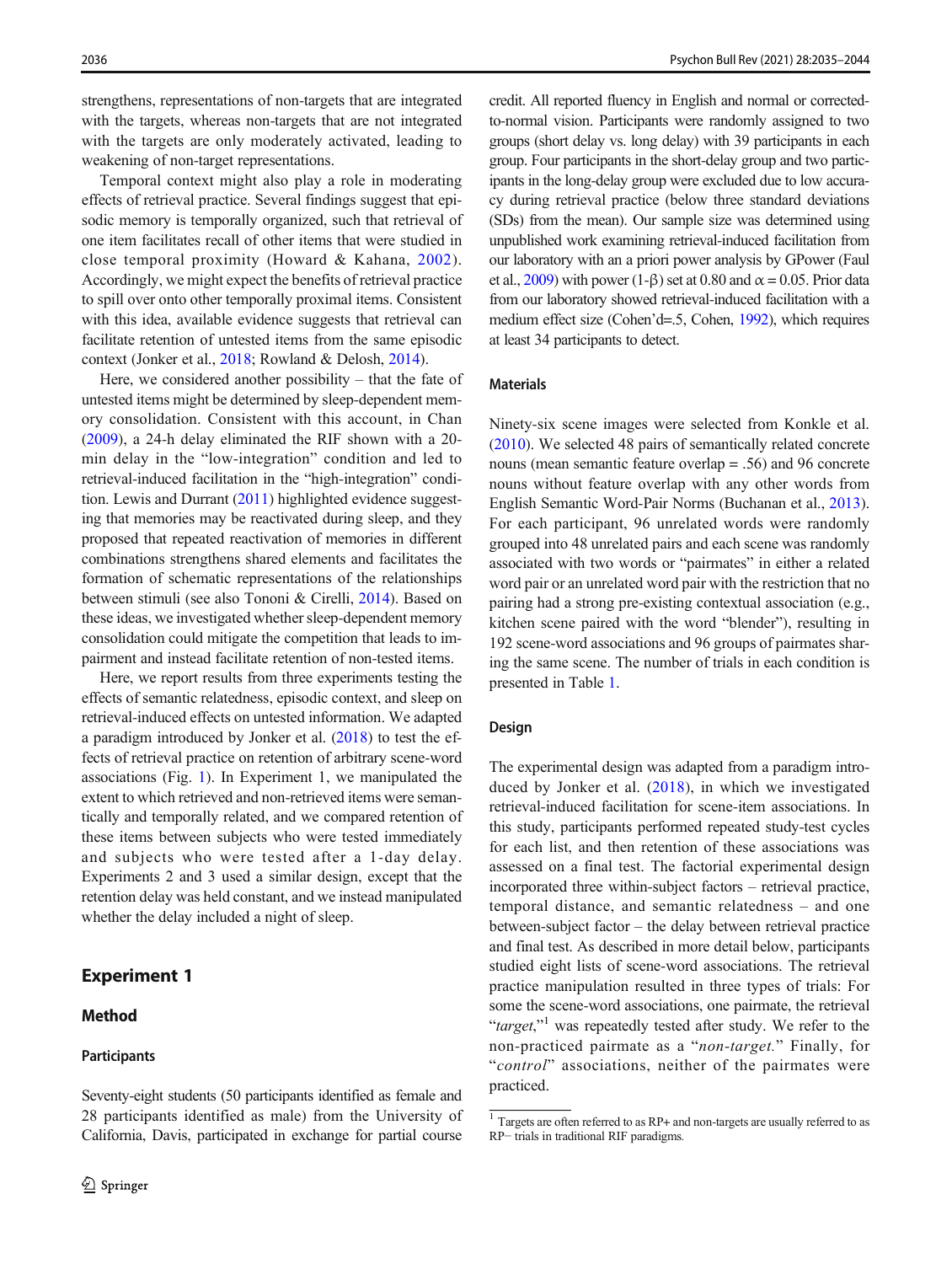<span id="page-2-0"></span>

Fig. 1 (A) Graphic representation of the study procedure. (B) Graphic representation of the test procedure during retrieval practice and the final test. (C) Graphic representation of the overall experimental paradigm.

The temporal distance manipulation in Experiment 1 focused on the distance between the practiced scene-item association and the unpracticed pairmate. Unpracticed pairmates were either "adjacent" (i.e., the two associations were presented successively during study), "close" (i.e., the two The delay was manipulated between-subject as short (10 min) vs. long (24 h) in Experiment 1 and as wake vs. sleep in Experiment 2 and Experiment 3

associations were within the same list but with at least one association from another group in between), and "far" (i.e., the two associations were studied in different lists with four intervening lists in between). With this design, adjacent and close pairmates were associated with similar temporal

| The number of trials in each condition in three experiments<br>Table 1 |
|------------------------------------------------------------------------|
|------------------------------------------------------------------------|

| Conditions     |          | Related |            |        | Unrelated |            |        |  |  |
|----------------|----------|---------|------------|--------|-----------|------------|--------|--|--|
|                |          | Control | Non-target | Target | Control   | Non-target | Target |  |  |
| Experiment 1   | Adjacent | 16      | 16         | 16     | 16        | 16         | 16     |  |  |
|                | Close    | 8       | 8          | 8      | 8         | 8          |        |  |  |
|                | Far      | 8       | 8          | 8      | 8         | 8          | 8      |  |  |
| Experiment 2/3 | Adjacent | 16      | 16         | 16     | 16        | 16         | 16     |  |  |
|                | Far      | 16      | 16         | 16     | 16        | 16         | 16     |  |  |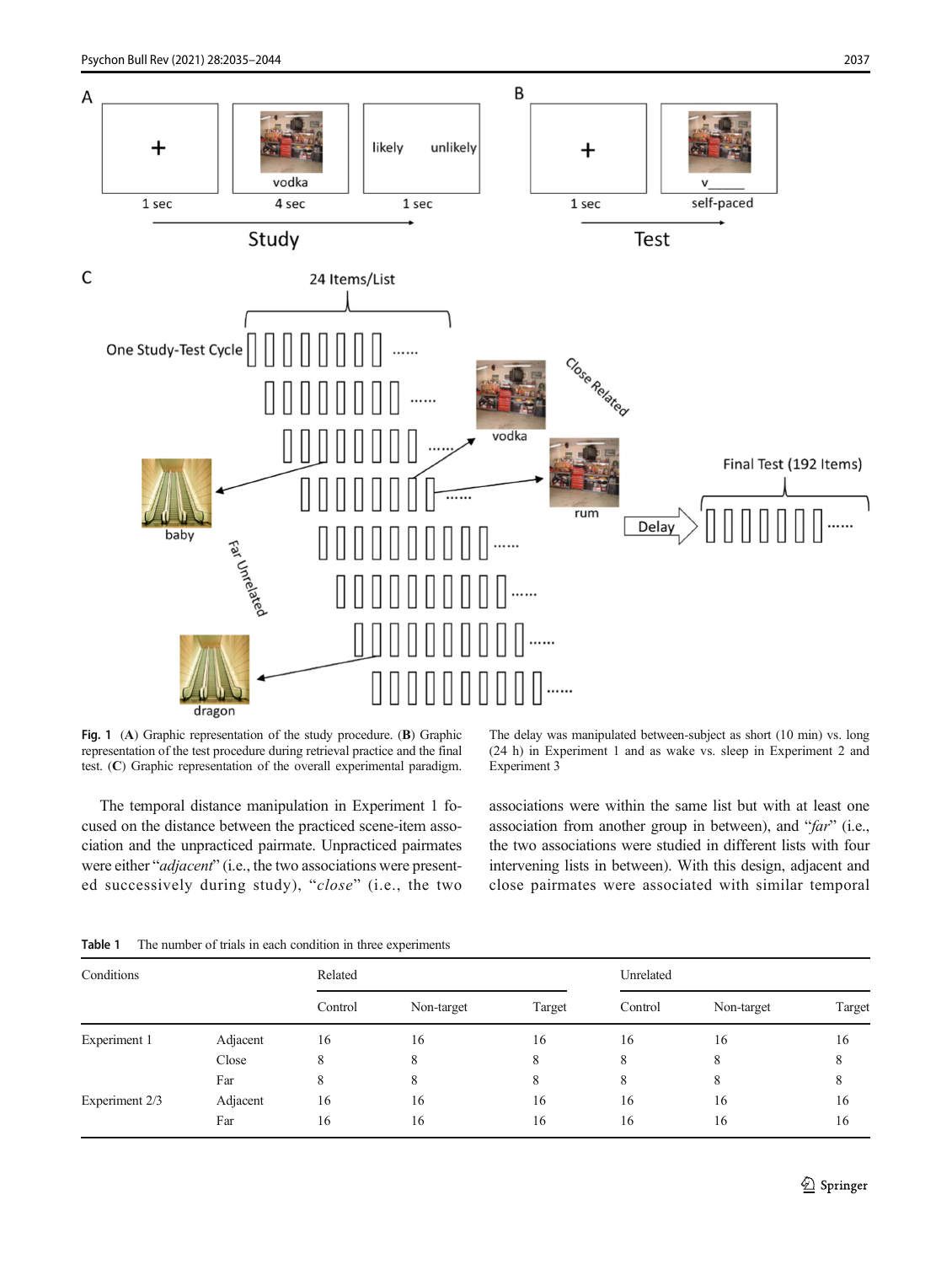contexts, whereas far pairmates were associated with very different contexts. In the *far* condition, the non-target was always studied in an earlier list than the target, in order to ensure that participants learned both associations before retrieval practice. Finally, pairmates were either semantically related or unrelated.

To investigate the effects of memory consolidation in this experiment, participants were randomly assigned to one of two groups – one group completed a final test on all of the learned associations 10 min after the last study delay and 24-h delay. Thus, participants in the 24-h delay condition had the opportunity to sleep between study and test.

### Procedure

In each list, participants first studied 24 scene-word associations. As shown in Fig. [1](#page-2-0), each study trial began with a fixation cross for a period of 1 s. Each association was presented for 4 s and participants were instructed to remember the association and indicate with a key press whether the object, which the word referred to, was likely to be seen in the scene within 1 s after the presentation of scene-word associations. After initial study of all associations for a given list, participants were given a practice test of retrieval targets in this list assigned previously. Each retrieval trial involved the scene plus a one-letter word stem, and participants were to type in the whole target word. No feedback was given after each retrieval practice trial. After each list, participants were given a short self-paced break before moving on to the next list. Participants cycled through the eight lists twice to ensure strong encoding. The order of trials within each list was rerandomized in the second cycle.

Participants were asked to play Sudoku with pencil and paper for 10 min after the two cycles of encoding and retrieval practice. For the short-delay group, an unexpected final test was given immediately after the 10-min delay. For the longdelay group, participants were asked to return the next day and the final test was given during the second visit. During the final test, participants were shown a scene along with a oneletter word stem and prompted to type in the correct word. The test was self-paced. In order to prevent any output interference (Anderson et al., [1994](#page-9-0)), the order of all non-practiced associations and retrieval targets were separately randomized and retrieval targets were tested after all non-practiced associations. Moreover, for control trials, only the first tested pairmate associated with each scene was included in the analyses.

### Results

 $85.7\%$  (SD = .[2](#page-4-0)0) trials in the second round. Table 2 presents the means and standard deviations for final test accuracy in different conditions.

### Effects of retrieval practice on retention of non-targets

To examine retrieval-induced facilitation and competition, our analyses focused on recall of non-target and control items on the final test. A 2 (Trial Type: non-target vs. control)  $\times$  3 (Temporal Distance: adjacent, close, far)  $\times$  2 (Semantic Relatedness)  $\times$  2 (Delay) mixed ANOVA revealed a fourway interaction,  $F(2,140) = 3.78$ ,  $p = .025$ ,  $\eta_p^2 = .051$ . These findings indicate that the degree to which retrieval facilitated or impaired retention of non-targets varied according to Semantic Relatedness, Temporal Distance, and the retention interval. To break down this effect, we separately examined the data at three different levels of Temporal Distance.

Regardless of delay, retrieval facilitated retention for tempo-rally adjacent and close non-targets As shown in Fig. [2,](#page-4-0) for temporally adjacent and close trials, there were main effects of Trial type (adjacent:  $F(1,70) = 40.86$ ,  $p < .001$ ,  $\eta_p^2 = .37$ ; close:  $F(1,70) = 23.25, p < .001, \eta_p^2 = .25$ , such that accuracy for non-targets was higher than for control trials, and main effects of Semantic Relatedness (adjacent:  $F(1,70) = 115.08$ ,  $p < .001$ ,  $\eta_p^2 = .62$ ; close:  $F(1,70) = 47.01$ ,  $p < .001$ ,  $\eta_p^2 = .40$ ), such that accuracy was generally higher for related trials than for unrelated trials. There were no other significant main effects or interactions (p-values > .1).

Regardless of delay, retrieval practice impaired retention of temporally far, semantically unrelated non-targets For temporally far trials, there was a significant three-way interaction between Trial Types, Semantic Relatedness, and Group  $(F(1,70) = 14.91, p < .001, \eta_p^2 = .18)$ . Follow-up analyses of temporally far and unrelated trials revealed that, retrieval impaired temporally far non-targets that were unrelated to targets (main effect of Trial Types for temporally far and unrelated trials:  $F(1,70) = 13.12, p = .001, \eta_p^2 = .16$ ). There was no significant interaction between Semantic Relatedness and Group  $(F(1,70) = 0.19, p = .66, \eta_p^2 = .003)$ .

When tested immediately, retrieval impaired recall of temporally far and semantically related non-targets, but retrieval facilitated retention of these items after a 24-hour delay Surprisingly, for temporally far and related items, there was a significant interaction between Group and Semantic Relatedness ( $F(1,70) = 20.40, p < .001, \eta_p^2 = .23$ ), such that retrieval practice impaired retention for this type of trials in the short-delay (no sleep) group  $(F(1,34) = 13.59, p = .001, \eta_p^2 =$ .29), but facilitated retention in the long-delay (with sleep) group  $(F(1,36) = 7.41, p = .010, \eta_p^2 = .17)$ .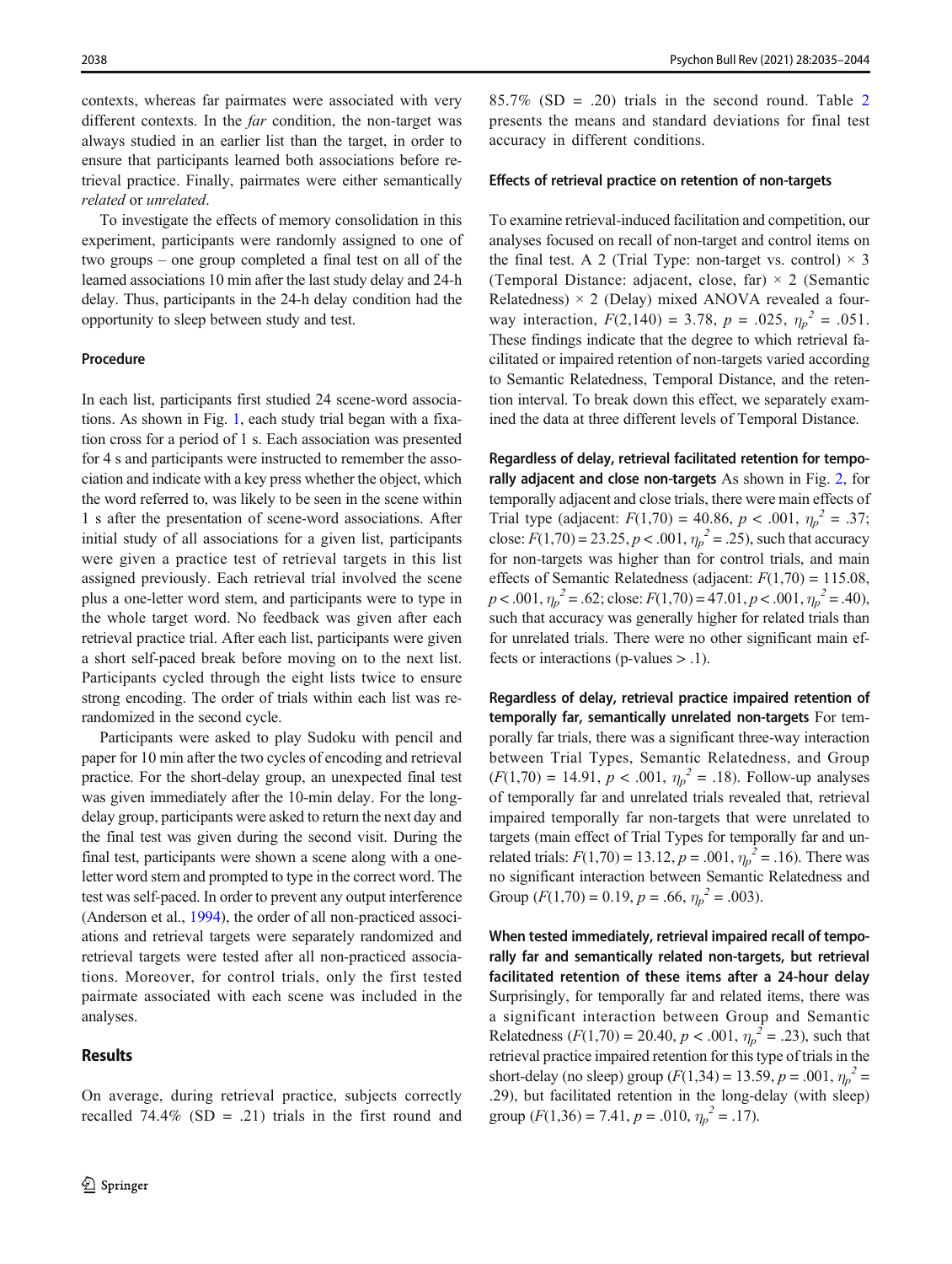<span id="page-4-0"></span>Table 2 Final recall accuracy (mean percent correct) for Control, Non-target and Target trials, and accuracy difference between Non-target and control trials as a function of temporal distance, semantic relatedness and delay in Experiment 1

| Conditions |          | Short Delay |                |          |                        | Long Delay |                |          |                        |
|------------|----------|-------------|----------------|----------|------------------------|------------|----------------|----------|------------------------|
|            |          | Control     | Non-<br>target | Target   | Non-target $>$ Control | Control    | Non-<br>target | Target   | Non-target $>$ Control |
| Unrelated  | Adjacent | .62(.21)    | .67(.24)       | .83(.17) | .05(.14)               | .31(.23)   | .40(.22)       | .63(.27) | .09(.15)               |
|            | Close    | .60(.28)    | .70(.21)       | .82(.19) | .10(.20)               | .34(.24)   | .40(.26)       | .57(.29) | .06(.17)               |
|            | Far      | .67(.23)    | .60(.21)       | .84(.19) | $-.07(.19)$            | .40(.25)   | .31(.23)       | .62(.26) | $-.09(.18)$            |
| Related    | Adjacent | .75(.22)    | .80(.17)       | .91(.13) | .05(.17)               | .47(.27)   | .55(.26)       | .70(.27) | .09(.16)               |
|            | Close    | .73(.23)    | .81(.20)       | .94(.09) | .07(.19)               | .52(.28)   | .60(.32)       | .72(.28) | .08(.22)               |
|            | Far      | .80(.17)    | .69(.21)       | .91(.11) | $-11(.18)$             | .53(.29)   | .62(.27)       | .74(.27) | .08(.19)               |

Standard deviations are shown in parentheses

Overall, the results showed that: (1) retrieval practice facilitates retention of items sharing a similar temporal context but impairs retention of items learned in a different temporal context, and (2) competition between semantically related, temporally far items switches to facilitation after a long delay with intervening sleep.

# Experiment 2

Experiment 1 provided evidence that retrieval generally enhances retention of pairmates from a similar temporal context, and that, even when pairmates are far apart, there is a surprising delay-dependent switch between retrievalinduced forgetting and facilitation for semantically related information. The latter effect is consistent with the hypothesis that memory consolidation can strengthen associations between memories with shared elements (e.g., Lewis & Durrant, [2011\)](#page-9-0). In Experiment 1, the sleep and no-sleep groups were tested at similar times of day, but the retention interval varied. In Experiment 2, we sought to examine whether sleep could rescue untested items from competition even if the retention interval was held constant. To test this prediction, we tested two groups with a fixed 12-h delay between study and test, but the timing of the sessions was arranged so that one group was awake during the retention interval, and the other group was able to sleep during the retention interval. Experiment 3 was a pre-registered replication of Experiment 2, using identical materials, design, and procedure [\(https://osf.io/8nzgb\)](https://osf.io/8nzgb).

# Method

### Participants

Ninety-six students (71 participants identified as female, 24 participants identified as male and one participant selected Other, Experiment 2) and 200 students (142 participants identified as female, 53 participants identified as male, and five participants selected Other, Experiment 3) from the University of California, Davis participated in exchange for partial course credit. All reported fluency



Fig. 2 Facilitation and impairment effects in Experiment 1. Graph shows mean final test recall differences between Non-target and Control trials separately as a function of temporal proximity and semantic relatedness. Error bars denote 95% confidence intervals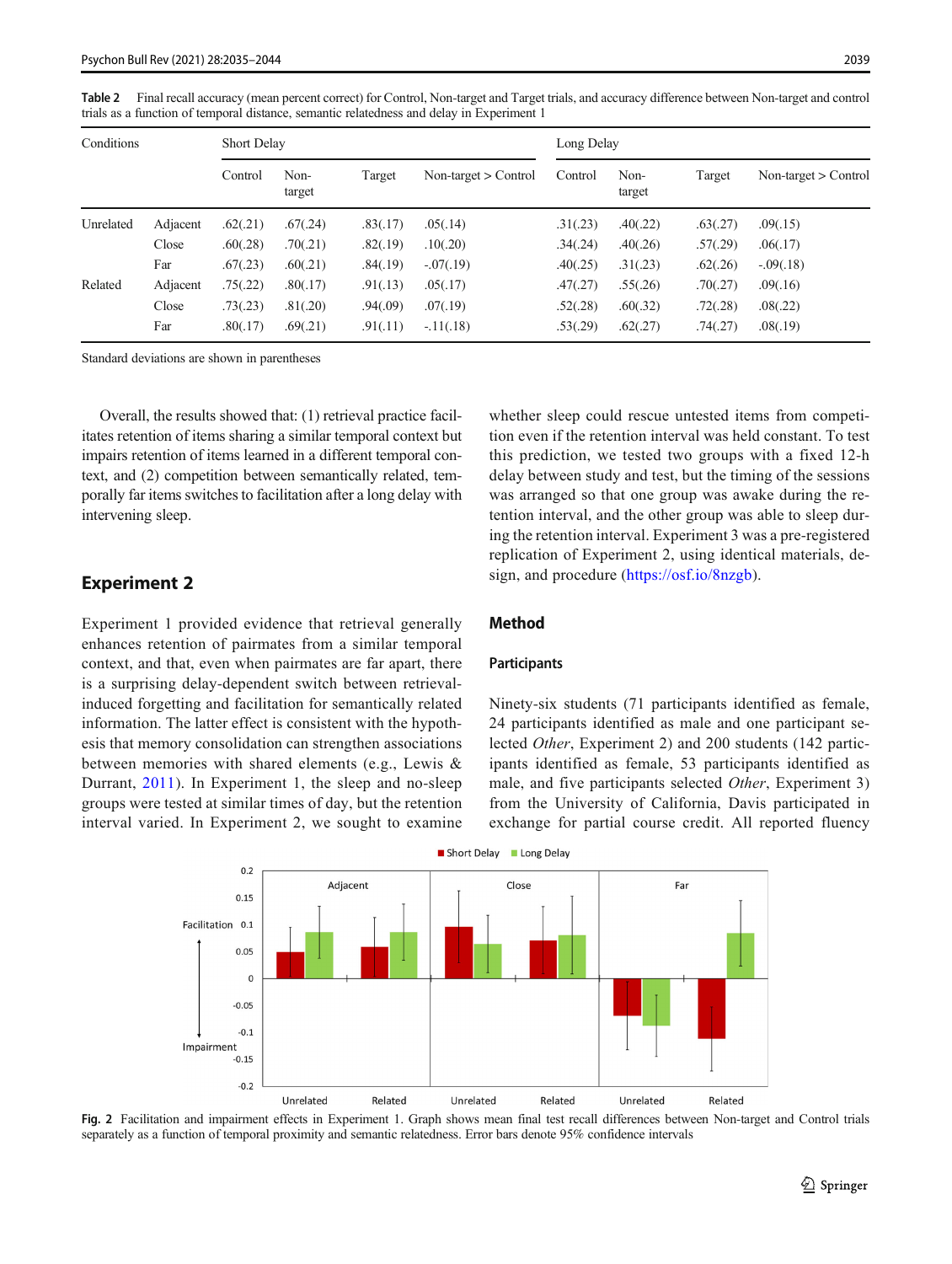in English and normal or corrected-to-normal vision. All participants were randomly assigned to either a "sleep" or a "wake" group ( $n = 48$  participants/group in Experiment 2; n = 100 participants/group in Experiment 3). In Experiment 2, four participants in the sleep group and three participants in the wake group were excluded due to low accuracy during retrieval practice (below three SDs from the mean) and seven participants in the wake group were excluded due to taking naps between two sessions. In Experiment 3, nine participants in the sleep group and seven participants in the wake group were excluded due to low accuracy during retrieval practice and nine participants in the wake group were excluded due to taking naps between two sessions.

Because Experiment 3 was designed as a replication of Experiment 2, the sample size for this study was determined using the smallest effect size observed in Experiment 2 ( $d = .32$ ) with an a priori power analysis by GPower (Faul et al.,  $2009$ ) with power (1- $\beta$ ) set at 0.80 and  $\alpha = 0.05$ . The analysis showed that this effect requires at least 79 participants to detect. Because, in Experiment 2, approximately 20% of participants were excluded in the wake group, in Experiment 3, we planned to run 100 participants in each group to ensure at least 79 participants in each group would be included in the analyses. Both Experiment 2 and Experiment 3 were conducted online for the ease of scheduling the 12-h delay.

Participants reported no history of neurological or psychiatric disorders, other major medical issues, or use of medication known to interfere with sleep. Participants also reported having a regular sleep the night before the study and between the two sessions (sleep group), which was defined as going to bed no later than 2 am, waking up no later than 10 am, and getting at least 7 h of total sleep.

# Materials, design, and procedure

The materials and procedure used were identical to Experiment 1 except for the following changes. In

Experiment 1, retrieval-induced facilitation was observed in both the adjacent and the close conditions. To simplify the design, in Experiment 2 and Experiment 3, only two levels of temporal distance were included: adjacent and far. The number of trials in each condition is presented in Table [1](#page-2-0). Participants in the wake group were asked to finish the first session between 8 am and 12 pm and participants in the sleep group were asked to finish the first session between 8 pm ando 12 am. For both groups, after the first session, participants were instructed to wait 12 h before finishing the second session. At the beginning and end of each session, the Stanford Sleepiness Scale (Hoddes & Dement, [1972](#page-9-0)), which assesses state sleepiness/alertness on a scale of 1 (extremely alert) to 7 (very sleepy), was completed. An intervening activity survey was given at the beginning of the second session to screen out participants who took naps (wake group) or did not have sufficient sleep (sleep group) between the two sessions.

### Results

### Vigilance

Stanford sleepiness scores did not differ between sleep and wake groups in Session 1 (Exp. 2: sleep mean = 2.32, wake mean = 2.41,  $t = .43$ ,  $p = .67$ ; Exp. 3: sleep mean = 2.53, wake mean = 2.37,  $t = 1.17$ ,  $p = .24$ ), or in Session 2 (sleep mean = 2.47, wake mean =  $2.67$ ,  $t = .97$ ,  $p = .34$ ; Exp. 3: sleep mean = 2.38, wake mean = 2.42,  $t = .31$ ,  $p = .76$ ), suggesting that there were sleepiness differences between groups due to time of day.

In Experiment 2, during retrieval practice, subjects correctly recalled  $75\%$  (SD = .18) of trials in the first round and  $85.4\%$  (SD = .15) of trials in the second round. In Experiment 3, subjects correctly recalled  $73\%$  (SD = .20) of trials in the first round and  $84\%$  (SD = .19) of trials in the second round.

Tables 3 and [4](#page-7-0) present the means and standard deviations for final test accuracy in different conditions in Experiment 2 and Experiment 3.

Table 3 Final recall accuracy (mean percent correct) for Control, Non-target and Target trials, and accuracy difference between Non-target and control trials as a function of temporal distance, semantic relatedness and delay in Experiment 2

| Conditions |          | Wake     |                |          |                        | Sleep    |                |          |                        |
|------------|----------|----------|----------------|----------|------------------------|----------|----------------|----------|------------------------|
|            |          | Control  | Non-<br>target | Target   | Non-target $>$ Control | Control  | Non-<br>target | Target   | Non-target $>$ Control |
| Unrelated  | Adjacent | .32(.25) | .38(.20)       | .53(.25) | .06(.17)               | .39(.26) | .44(.21)       | .63(.22) | .05(.18)               |
|            | Far      | .33(.26) | .26(.20)       | .61(.25) | $-.07(.20)$            | .43(.26) | .29(.21)       | .67(21)  | $-.14(.15)$            |
| Related    | Adjacent | .39(.25) | .59(.25)       | .75(.20) | .20(.16)               | .46(.26) | .61(.22)       | .80(.16) | .15(.16)               |
|            | Far      | .55(.17) | .50(.21)       | .74(.22) | $-0.05(0.17)$          | .55(.25) | .61(.24)       | .76(.23) | .06(.18)               |

Standard deviations are shown in parentheses.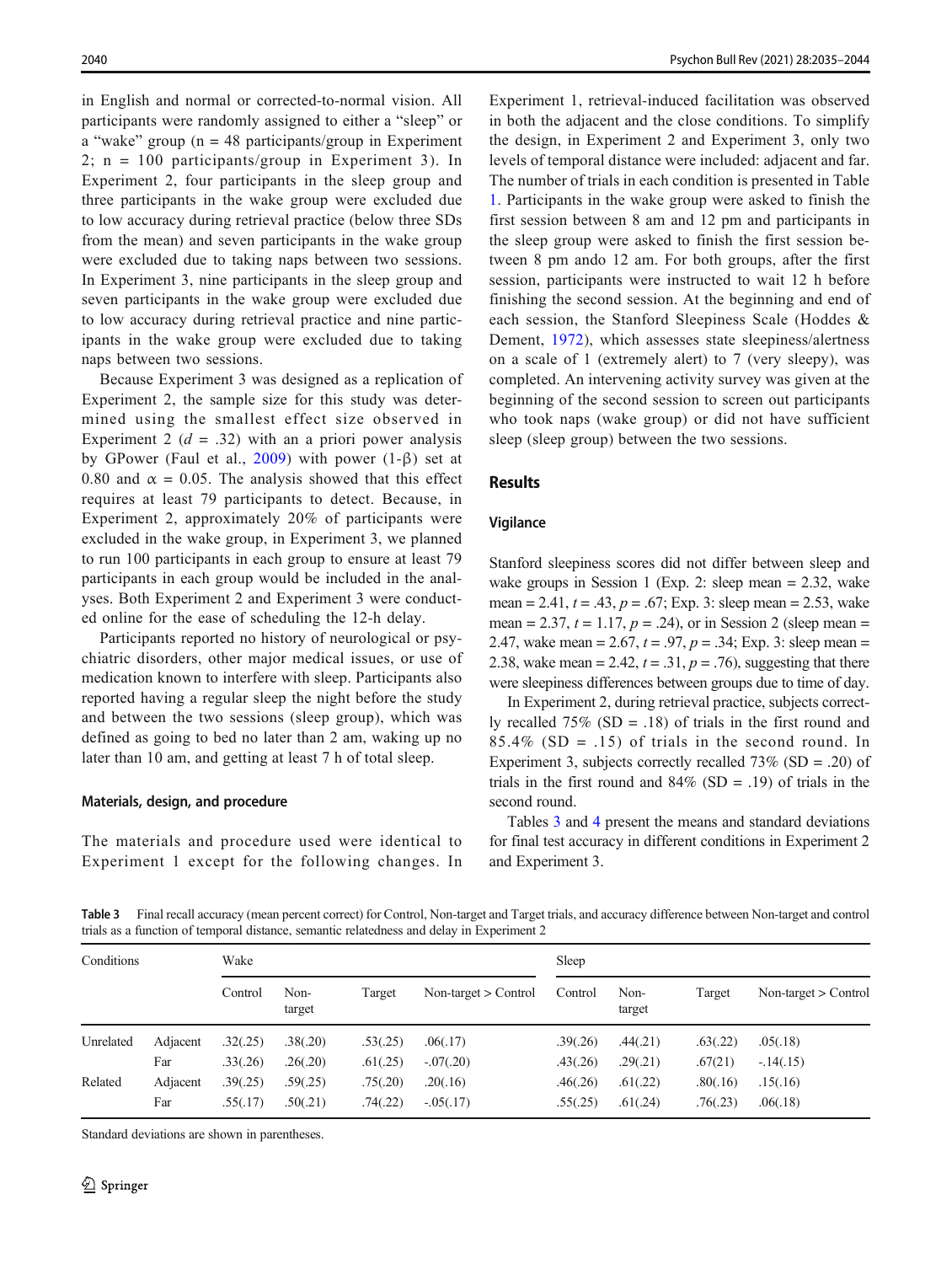

Fig. 3 Facilitation and impairment effects in Experiment 2. The graph shows the mean final test-recall differences between Non-target and Control trials separately as a function of temporal proximity (Close vs. Far) and semantic relatedness. Error bars denote 95% confidence intervals

### Effects of retrieval practice on retention of non-targets

As in Experiment 1, our primary analyses focused on recall accuracy for the non-target and control trials on the final test. A 2 (Trial Type: non-target vs. control)  $\times$ 2 (Temporal Distance: adjacent, far)  $\times$  2 (Semantic Relatedness)  $\times$  2 (Group) mixed ANOVA revealed fourway interactions in both Experiment 2 and Experiment 3 (Exp. 2:  $F(1,79) = 10.89, p = .001, \eta_p^2 = .12$ ; Exp. 3:  $F(1,173) = 22.28, p < .001, \eta_p^2 = .11$ . These findings confirm that, as in Experiment 1, the effects of retrieval practice on retention of non-targets varied as a function of Retention Interval, Temporal Distance, and Semantic Relatedness. Figures 3 and 4 show that these effects closely parallel what was observed in the immediateand delayed-recall groups in Experiment 1. To break down this effect, we separately examined the data for temporally adjacent and far trials.



Fig. 4 Facilitation and impairment effects in Experiment 3. The graph shows the mean final test-recall differences between Non-target and Control trials separately as a function of temporal proximity (Close vs. Far) and semantic relatedness. Error bars denote 95% confidence intervals

Regardless of sleep, retrieval practice facilitated retention for temporally adjacent non-targets As shown in Figs. 3 and 4, for temporally adjacent trials, there were main effects of Trial Type (Exp. 2:  $F(1,79) = 71.36, p < .001, \eta_p^2 = .48$ ; Exp. 3:  $F(1,173) = 133.85, p < .001, \eta_p^2 = .44$ ), such that accuracy for non-targets was better than for control trials, and main effects of Semantic Relatedness (Exp. 2:  $F(1,79) = 50.86, p < .001,$  $\eta_p^2 = .39$ ; Exp. 3:  $F(1,173) = 144.19, p < .001, \eta_p^2 = .46$ ), such that performance for related trials were generally better than for unrelated trials. There were also interactions between Trial Type and Relatedness (Exp. 2:  $F(1,79) = 26.24, p < .001, \eta_p^2$ = .25; Exp. 3:  $F(1,173) = 62.28, p < .001, \eta_p^2 = .27$ , such that the facilitation effect was larger for related items than for unrelated items. There were no other significant main effects or interactions (p-values > .1).

Regardless of sleep, retrieval practice impaired recall of temporally far and unrelated non-targets For temporally far trials, there was a significant three-way interaction between Trial Types, Semantic Relatedness, and Group (Exp. 2:  $F(1,79) =$ 11.60,  $p = .001$ ,  $\eta_p^2 = .13$ ; Exp. 3:  $F(1,173) = 20.83$ ,  $p < .001$ ,  $\eta_p^2$  = .11). Follow-up analyses of temporally far and unrelated trials revealed that retrieval impaired temporally far nontargets that were unrelated with targets (main effect of Trial Type: Exp. 2:  $F(1,79) = 27.59, p < .001, \eta_p^2 = .26$ ; Exp. 3:  $F(1,173) = 57.80, p < .001, \eta_p^2 = .25$  and the impairment effect was stronger for the sleep group than for the wake group (interaction between Trial Type and Group: Exp. 2:  $F(1,79) =$ 4.20,  $p = .044$ ,  $\eta_p^2 = .05$ ; Exp. 3:  $F(1,173) = 5.65$ ,  $p = .019$ ,  $\eta_p^2$  $=.032$ ).

Without sleep, retrieval practice impaired recall of temporally far and related non-targets but retrieval practice facilitated retention of these items after post-learning sleep Surprisingly, for temporally far and related items, there was a significant interaction between Group and Semantic Relatedness (Exp. 2:  $F(1,79) = 8.35$ ,  $p = .005$ ,  $\eta_p^2 = .096$ ; Exp. 3:  $F(1,173) = 14.00, p < .001, \eta_p^2 = .075$ , such that retrieval practice impaired retention for this type of trial in the wake group (Exp. 2:  $F(1,36) = 3.50$ ,  $p = .069$ ,  $\eta_p^2 =$ .089; Exp. 3: F(1,83) = 6.84,  $p = .011$ ,  $\eta_p^2 = .076$ ), but facilitated retention in the sleep group (Exp. 2:  $F(1,43) = 5.01$ ,  $p =$ .030,  $\eta_p^2 = .10$ ); Exp. 3:  $F(1,90) = 7.24$ ,  $p = .008$ ,  $\eta_p^2 = .074$ ).

Across-study comparison Experiment 1 had a long retention interval, whereas Experiments 2 and 3 had a shorter retention interval. An exploratory analysis comparing the effects of sleep on semantically related items in the far condition between experiments revealed no significant interaction between Group (sleep vs. no sleep) and Experiment (Exp. 1 vs. Exp. 2 or Exp. 1 vs. Exp. 3) on the magnitude of retrieval-induced facilitation/forgetting (Exp. 1 vs. Exp. 2:  $F(1,149) = 2.11, p =$ .148,  $\eta_p^2$  = .014; Exp. 1 vs. Exp. 3:  $F(1,243)$  = 1.89,  $p = .171$ ,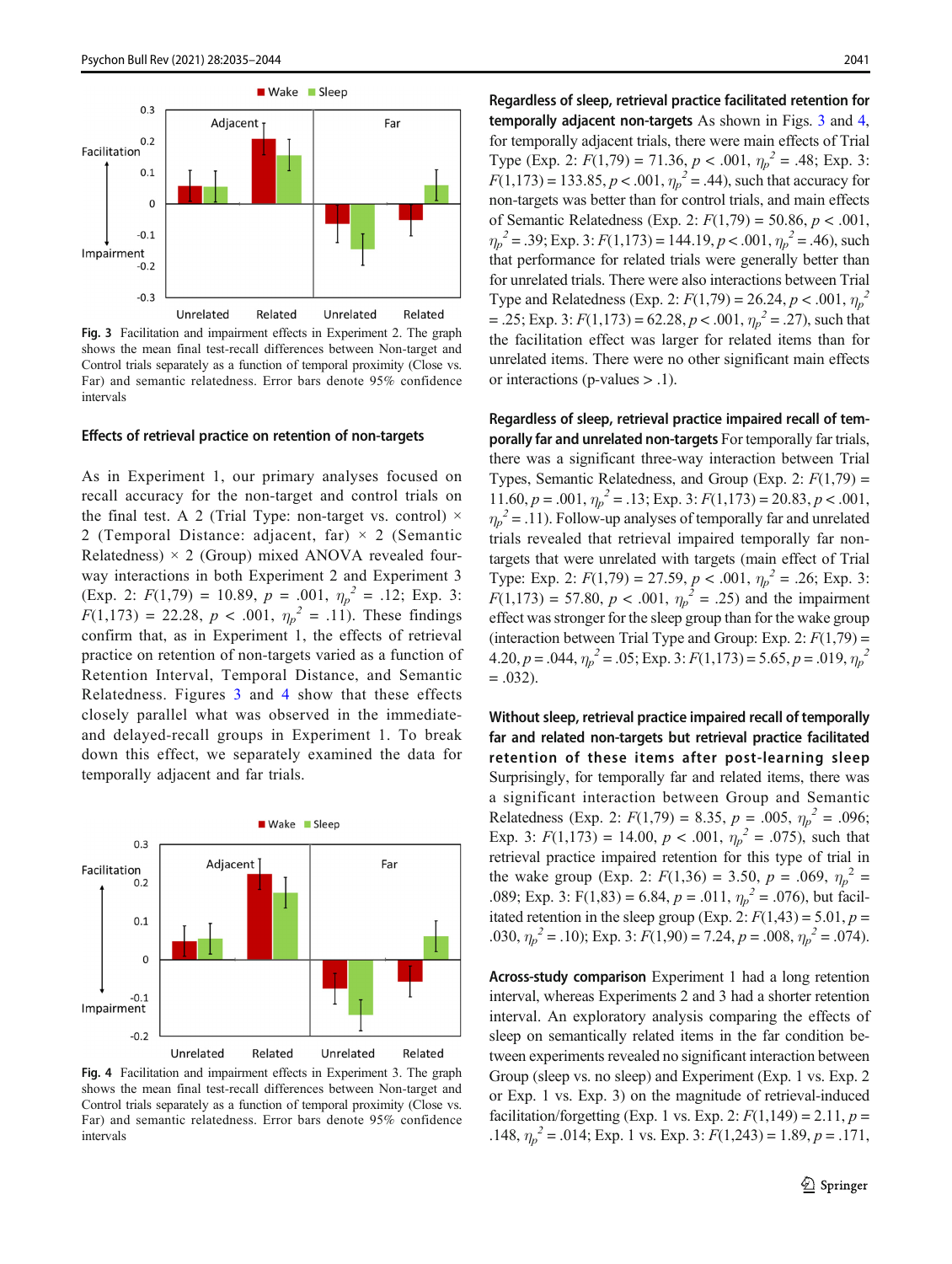| Conditions |          | Wake     |                |          |                        | Sleep    |                |          |                        |
|------------|----------|----------|----------------|----------|------------------------|----------|----------------|----------|------------------------|
|            |          | Control  | Non-<br>target | Target   | Non-target $>$ Control | Control  | Non-<br>target | Target   | Non-target $>$ Control |
| Unrelated  | Adjacent | .31(.25) | .36(.20)       | .52(.25) | .05(.19)               | .35(.26) | .41(.23)       | .58(.28) | .06(.17)               |
|            | Far      | .34(.26) | .27(.20)       | .59(.25) | $-.07(.19)$            | .44(.28) | .30(.23)       | .65(.25) | $-14(0.19)$            |
| Related    | Adjacent | .35(.27) | .58(.25)       | .72(.20) | .23(.21)               | .42(.30) | .60(.28)       | .74(.27) | .18(.19)               |
|            | Far      | .56(.25) | .51(.23)       | .71(.22) | $-.05(.20)$            | .55(.28) | .61(.20)       | .73(.28) | .06(.22)               |

<span id="page-7-0"></span>Table 4 Final recall accuracy (mean percent correct) for Control, Non-target and Target trials, and accuracy difference between Non-target and control trials as a function of temporal distance, semantic relatedness and delay in Experiment 3

Standard deviations are shown in parentheses.

 $\eta_p^2$  = .008). Thus, there is no evidence to suggest that the effects of sleep in Experiments 1–3 were moderated by retention interval.

In summary, results from the comparison of the sleep and wake group mirrored the differences between the short-delay and long-delay groups seen in Experiment 1, suggesting the delay-dependent switch between facilitation and competition is, in fact, sleep dependent.

# General discussion

The goal of this study was to understand why retrieving a past event sometimes enhances and sometimes impairs retention of related information. The results reaffirm that the benefits of testing generalize beyond the target information that is tested, and that testing improves subsequent retention of non-tested information learned in the same temporal context (e.g., Jonker et al., [2018](#page-9-0); Rowland & Delosh, [2014\)](#page-9-0). Moreover, although our paradigm differed from traditional approaches to studying RIF (Anderson et al., [1994\)](#page-9-0), we found that retrieval practice can impair retention of competing information that is not episodically or semantically related to the retrieved item (Anderson & McCulloch, [1999](#page-9-0); Chan, [2009;](#page-9-0) Goodmon & Anderson, [2011](#page-9-0)). Most importantly, our results show that the same conditions that lead to impairment can lead to facilitation following sleep-dependent memory consolidation. These results suggest that sleep-dependent memory consolidation broadens the benefits of retrieval practice by reactivating semantically related information from temporally separate events.

Previous work has shown that repeated memory retrieval can suppress or weaken representations of semantically related items, leading to RIF (Anderson, [2003](#page-9-0); Anderson et al., [1994;](#page-9-0) Anderson & Hulbert, [2020;](#page-9-0) Bäuml & Kliegl, [2017](#page-9-0); Lewis-Peacock & Norman, [2014](#page-9-0); Newman & Norman, [2010\)](#page-9-0), but this effect can be reversed if participants strategically interrelate the retrieval target and competitor (Anderson & McCulloch, [1999](#page-9-0); Chan, [2009](#page-9-0)). We found that episodic context can also lead to facilitation, such that retrieval practice facilitated retention of temporally proximal pairmates, even if participants were not instructed to interrelate them with retrieval targets. The idea that episodic context can promote retention of items that might otherwise compete with one another is exactly what would be expected from context-based models of episodic memory, which suggests that recall of an item can drive reactivation of other temporally proximal items from the same event (Davelaar et al., [2005;](#page-9-0) Estes, [1955;](#page-9-0) Howard & Kahana, [2002\)](#page-9-0).

The most surprising results of our studies concern the effects of retrieval on related untested items that were studied far apart in time. Experiment 1 showed that retrieval practice impaired retention of temporally distant, semantically related non-targets at an immediate test, but paradoxically, it facilitated retention of these items at a 1-day delay. In Experiments 2 and 3, the interval between retrieval practice and the final test was held constant, and we instead manipulated whether participants had the opportunity to sleep during the retention interval. Again, results showed that retrieval practice impaired retention of temporally distant, semantically related pairmates, but it facilitated retention of these items for participants who were able to sleep during the retention interval. The common element across all three studies is that sleep rescued, and even strengthened, memories that would have otherwise suffered from competition with practiced items.

Prior studies have shown that sleep may reduce the testing effect (Abel et al., [2019](#page-8-0); Bäuml et al., [2014\)](#page-9-0), so one might have expected that sleep would simply attenuate effects of retrieval practice on untested items. Biologically based theories of memory consolidation, however, suggest that sleep might have more complex effects on retention of past experiences. Episodic memory depends on interactions between the hippocampus and neocortex, and considerable evidence suggests that cortico-hippocampal interactions may occur during slow-wave sleep (Diekelmann et al., [2011](#page-9-0); Mitra et al., [2016;](#page-9-0) Oudiette & Paller, [2013](#page-9-0); Peigneux et al., [2004\)](#page-9-0).

That said, it is not the case that sleep always produces measurable effects on memory performance. Behavioral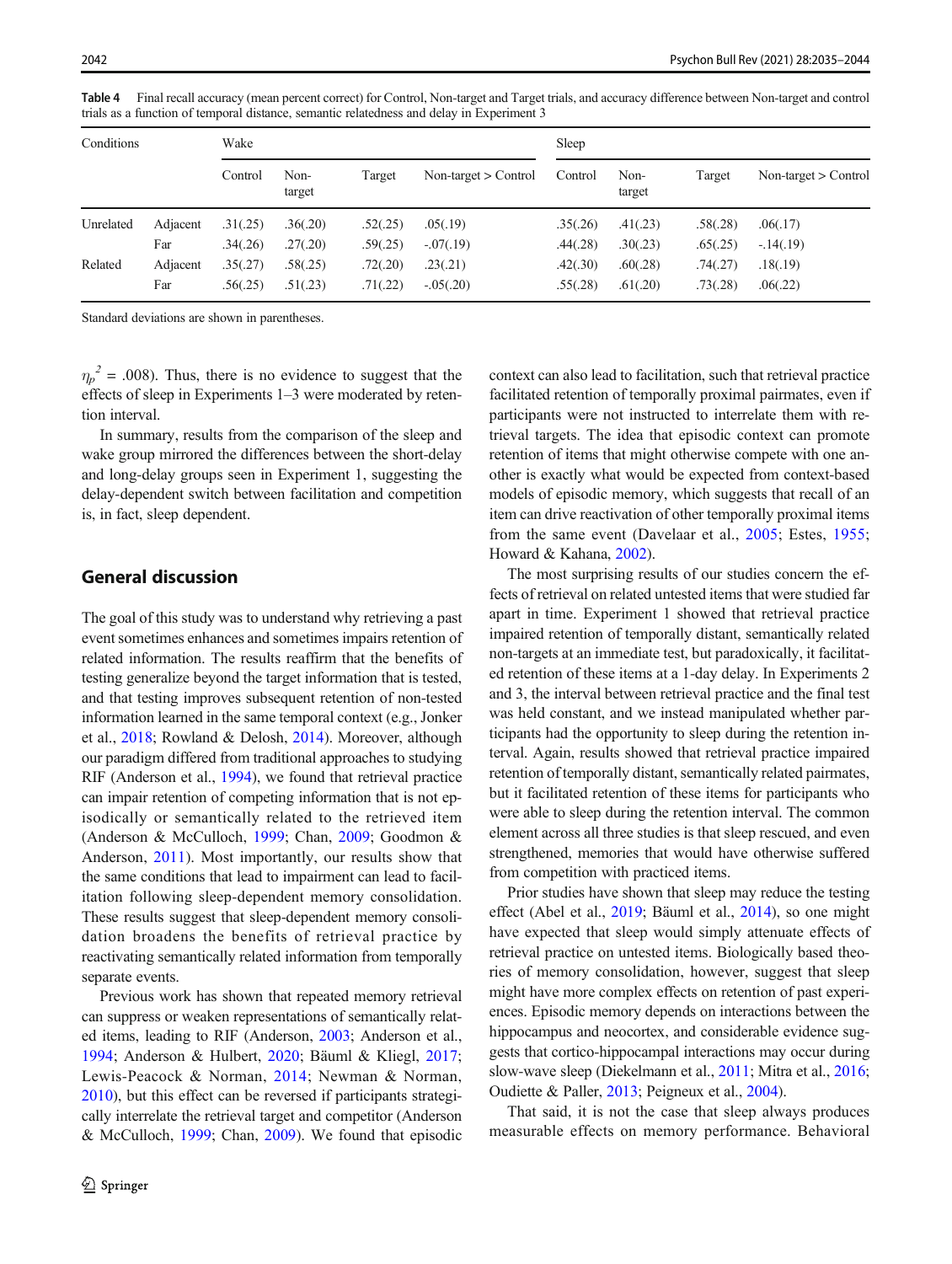<span id="page-8-0"></span>effects of sleep-mediated consolidation have been inconsistent across studies and paradigm dependent (Cordi & Rasch, [2021\)](#page-9-0). For example, some studies showed that sleep could protect associative memories against interference (Ellenbogen et al., [2006](#page-9-0), [2009](#page-9-0)), but two recent studies failed to replicate this finding (Bailes et al., [2020](#page-9-0); [Pöhlchen,](https://onlinelibrary.wiley.com/action/doSearch?ContribAuthorStored=P%C3%B6hlchen%2C+Dorothee) [2021\)](#page-9-0). Rather than strengthening all memories or slowing forgetting, it is more likely that the sleep has more selective effects. For example, some models propose that reactivation of memories during sleep may strengthen memories with overlapping or related elements (for reviews, see Lewis & Durrant, [2011](#page-9-0); Tononi & Cirelli, [2014](#page-9-0)). Consistent with these views, empirical studies have found that sleep improved memory for shared properties of newly learned semantic categories (Schapiro et al., [2017](#page-9-0)) and facilitated incorporation of new information into existing semantic knowledge (Tamminen et al., [2013\)](#page-9-0).

Although current models do not directly address how sleep moderates the effect of retrieval practice on memory, they help to explain why sleep selectively facilitated retention of semantically related pairmates learned in different temporal contexts. Temporal contiguity is sufficient to support retrieval-induced facilitation for near pairmates, but the same factors may inhibit facilitation for far pairmates. It is possible that reactivation during sleep is not gated by temporal context, such that reactivation during sleep is driven by semantic associations. If so, then reactivation of strong memories for tested items might drive activation and strengthening of semantically related pairmates during sleep. In other words, sleep might extend the reach of retrieval practice by allowing the brain to discover links between temporally distant experiences.

It is worth noting that, as in other sleep studies, encoding and retrieval were done at different times of day for the sleep and the wake groups in Experiments 2 and 3. Several factors suggest that it is unlikely that the sleep effect was driven by time of day. First, participants in two groups did not differ in sleepiness/alertness in either the first session or the second session. Second, time of day confounds (e.g., circadian fluctuations in vigilance) would be expected to have a global effect on memory for both control items and for non-targets, and including the control trials in the analyses controlled the global effect. Third, we examined the 16 participants in the wake group who took naps between two sessions. The results suggest that taking naps during the daytime has a similar effect as night-time sleep (results in Online Supplementary Material). That said, it is impossible to completely rule out time of day effects for overnight sleep studies without introducing other potential variables.

In summary, the finding that episodic associations (i.e., through shared temporal context) can lead to retrieval-induced facilitation, rather than competition, is compatible with existing theories of RIF and retrieval-induced facilitation (Anderson, [2003;](#page-9-0) Anderson & Hulbert, [2020](#page-9-0); Bäuml & Kliegl, [2017](#page-9-0); Chan, [2009](#page-9-0); Lewis-Peacock & Norman, [2014;](#page-9-0) Newman &

Norman, [2010;](#page-9-0) Ritvo et al., [2019](#page-9-0)). Our findings add to this picture by suggesting that sleep can significantly extend the benefits of retrieval practice, allowing us to overcome the competitive consequences of memory so that we can pull out the common structure across temporally separated events.

Supplementary Information The online version contains supplementary material available at [https://doi.org/10.3758/s13423-021-01953-6.](https://doi.org/10.3758/s13423-021-01953-6)

Acknowledgements We thank Alexa Booras and Shachi Champaneri for their assistance with data collection and Jordan Crivelli-Decker for commenting on previous drafts of the manuscript.

Authors' Contributions X. Liu and C. Ranganath developed the study concept and experimental design. Data collection and analyses were performed by X. Liu. X. Liu drafted the manuscript, and C. Ranganath provided critical revisions. Both authors approved the final version of the manuscript for submission.

Funding This work was supported by a Multi-University Research Initiative Grant (Office of Naval Research Grant N00014-17-1-2961) from the Office of Naval Research.

# **Declarations**

Conflicts of interest/Competing interests The authors have no conflicts of interest to declare that are relevant to the content of this article.

Ethics approval Approval was obtained from the ethics committee of University California, Davis. The procedures used in this study adhere to the principles of the Declaration of Helsinki.

Consent to participate Informed consent was obtained from all individual participants included in the study.

Consent to publish Not applicable

Open Access This article is licensed under a Creative Commons Attribution 4.0 International License, which permits use, sharing, adaptation, distribution and reproduction in any medium or format, as long as you give appropriate credit to the original author(s) and the source, provide a link to the Creative Commons licence, and indicate if changes were made. The images or other third party material in this article are included in the article's Creative Commons licence, unless indicated otherwise in a credit line to the material. If material is not included in the article's Creative Commons licence and your intended use is not permitted by statutory regulation or exceeds the permitted use, you will need to obtain permission directly from the copyright holder. To view a copy of this licence, visit <http://creativecommons.org/licenses/by/4.0/>.

# References

Abel, M., Haller, V., Köck, H., Pötschke, S., Heib, D., Schabus, M., et al. (2019). Sleep reduces the testing effect—But not after corrective feedback and prolonged retention interval. Journal of Experimental Psychology: Learning, Memory, and Cognition, 45(2), 272-287